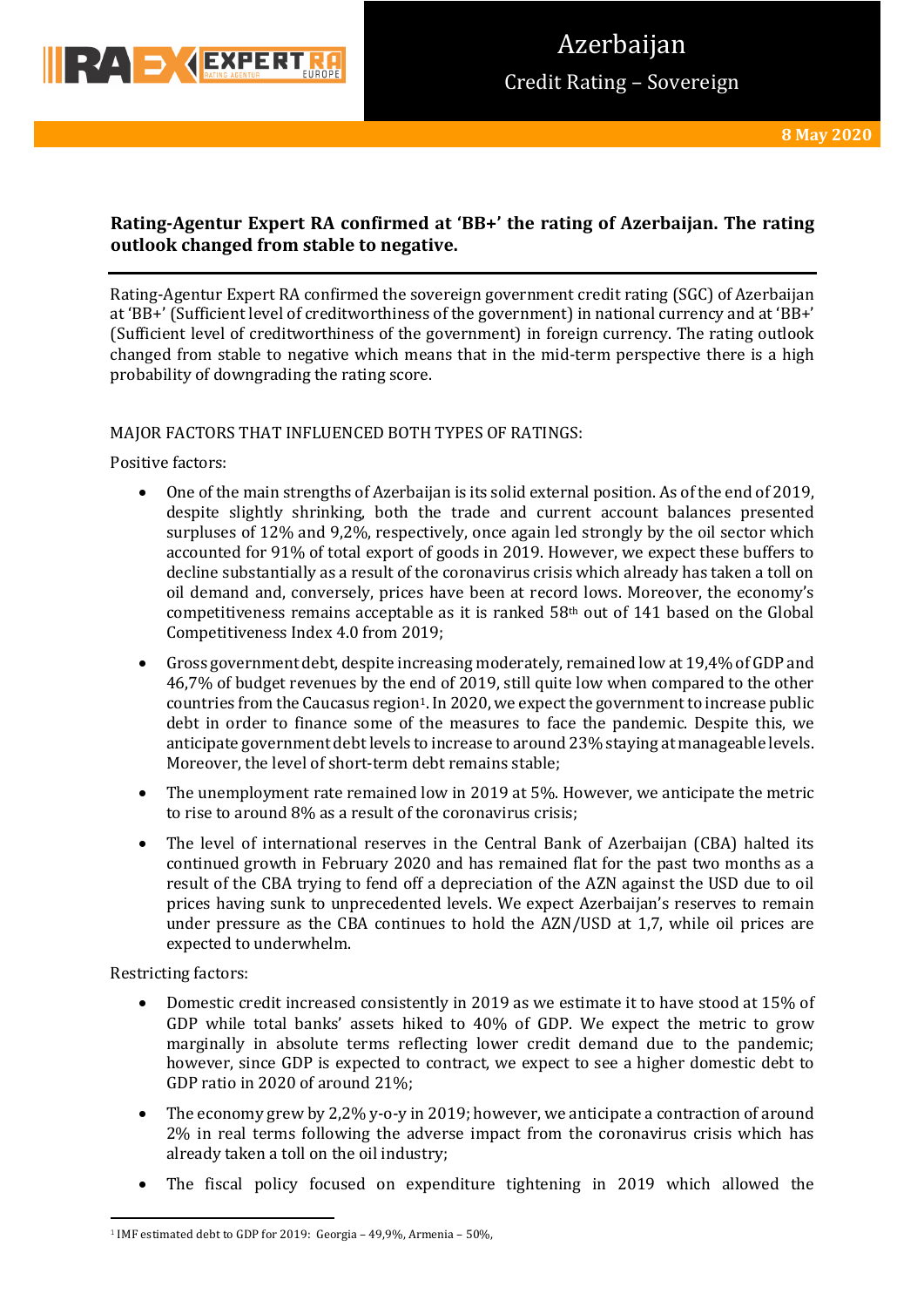

government to increase the surplus up to 9% of GDP. This buffer results now increasingly convenient as it will help finance the measures implemented by the government in order to cushion the adverse effect from the coronavirus crisis. These measures include a hike in health expenditures, creation of the Coronavirus Response Fund and support to businesses and entrepreneurs in an amount equivalent to around 3% of GDP. We also anticipate an increase in other social expenditures as the unemployment rate continues to climb;

- Inflation stood at 2,7% at the end of 2019 showing stability over the past two years. So far, inflation has continued to be balanced, albeit higher than in 2019; as of March 2020, the CPI index grew by 3,3% y-o-y, still within the target of  $4\pm2\%$  set by the CBA. However, as oil prices remain low, the pressure to devaluate the AZN increases, and with it, the risk of higher inflation:
- The monetary policy direction remains focused on supporting the peg to the USD amid current deteriorating conditions in the oil market. The CBA along with SOFAZ, have already auctioned FX several times in 2020 in order to maintain a fixed USD/AZN exchange rate. Moreover, on 1 May 2020, the CBA decided once again to keep the refinancing rate unchanged at  $7,25$ . We anticipate the transition to an inflation targeting regime as part of the CBA's monetary policy strategy improvement will remain delayed. In terms of effectiveness, the economy's response to the changes in the reference rate remains limited as a result of high dollarization levels which might increase further due to the USD peg combined with downward pressure on the oil price;
- The level of corruption perception remains high in the country. However, Azerbaijan hiked 26 spots as compared to 208 and was ranked  $126<sup>th</sup>$  out of 180 countries in the CPI index for 2019. The high perception of corruption continues to limit the willingness of doing business;
- The institutional development remains moderate. According to the Worldwide Governance Indicators (WGI), Azerbaijan was ranked 107<sup>th</sup> in the Government Effectiveness Index and  $167<sup>th</sup>$  in the Rule of Law Index out of 214 analyzed countries in 2018.

Negative factors:

- The undiversified Azerbaijani economy continues to be one of the creditworthiness constraints. In 2019, the oil and gas output represented a 38% share of GDP, while this industry also accounted for 91% of total exports, as mentioned previously. Even though the share of the hydrocarbon sector in the economy has declined, it remains elevated and, in the current environment of a global recession and low hydrocarbon prices, represents a high risk for economic output, the external stance, as well as the stability of public finances;
- The banking sector recovery is expected to come to a halt as a result of the consequences from the coronavirus crisis threatening to weaken further the system. The NPLs to total loans ratio continued to decline and stood at  $8,3\%$  by the end of 2019, the capital adequacy ratio increased up to 22,6%, while profitability also climbed as ROA and ROE stood at  $1,6\%$ and 11,7% as of the same date. The improvement in these metrics is mainly a result of the capital injection, restructuring process and subsequent recovery of the state-owned International Bank of Azerbaijan (IBA). However, the banking system remains highly concentrated as the top-3 banks accounted for 53% of the total sector's assets by 3Q 2019. In addition, the impact of the pandemic has been already reflected in the intervention of the CBA by appointing administrators in Atabank, AGBank, NBCBank and Amrahbank on 27 April and subsequently revoking the licenses of Amrah Bank and Atabank on 28 April due to deteriorating financial standing. In order to cushion the coronavirus effect, the CBA has already introduced measures, such as temporarily modifying the calculation method for capital adequacy. Moreover, the government has also extended the full insurance of all protected deposits until the end of 2020;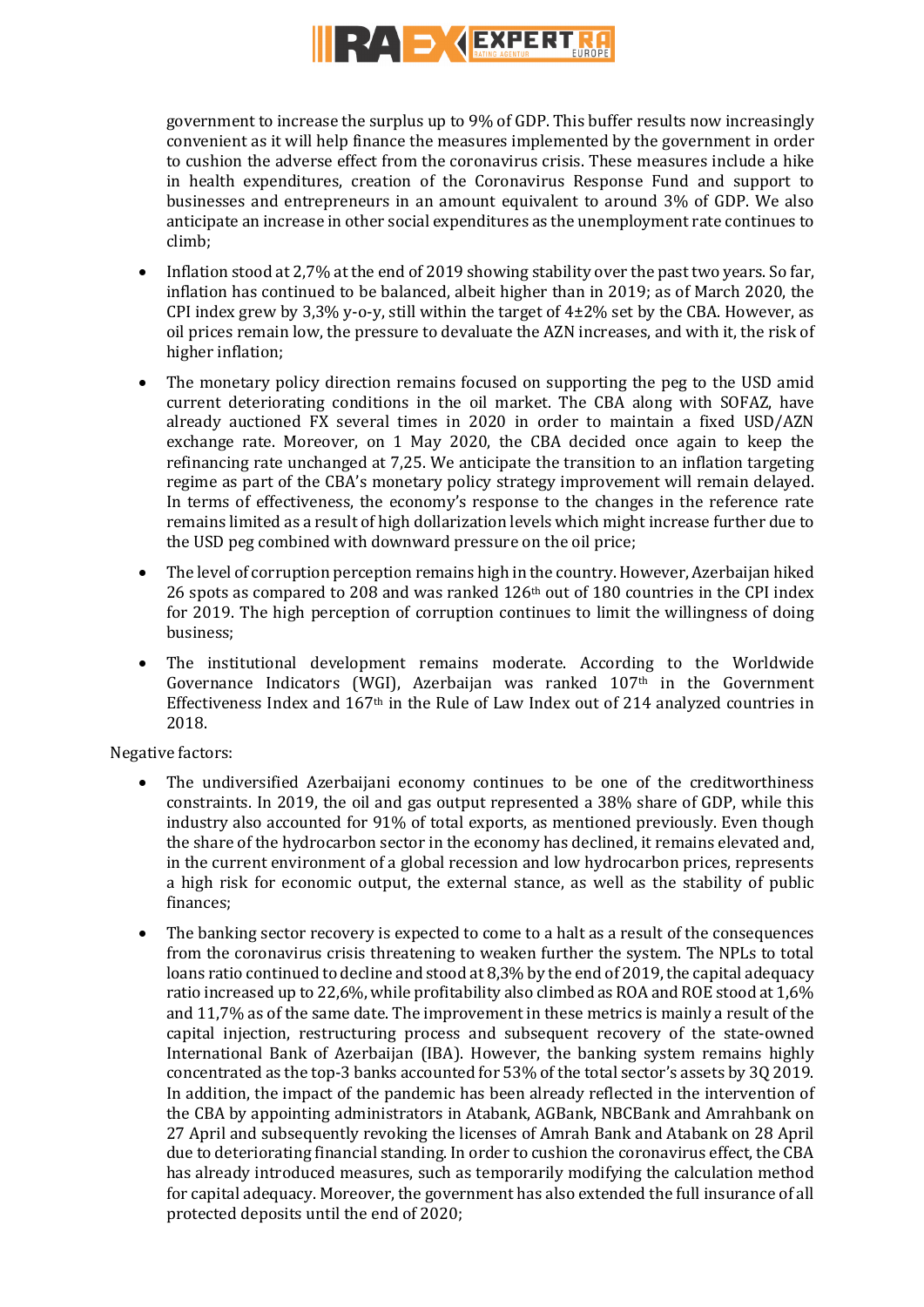

- The assets of the State Oil Fund of the Republic of Azerbaijan (SOFAZ) have declined by around 4,6% from end-2019 to March 2020 as a result of sales of FX in order to defend the USD/AZN exchange rate which has been pressured by low oil prices. So far, already AZN 4.6 bn has been transferred to the budget, which is around 38% more of what was initially planned. The fund remains the largest source of current budget expenditures and government debt service;
- Around 90% of the total government debt is external and denominated in foreign currency. As a result, we consider this a key downside risk given the current coronavirus crisis as a potential local currency devaluation resulting from the low-oil-price pressures would increase the overall indebtedness level of the government; therefore, the debt structure in terms of currency remains a negative factor.

Support factors:

• Substantial foreign currency assets (90% of GDP) on the balance sheet of SOFAZ. As of March 2020, the fund had around USD 41,3 bn, which provides a substantial financial buffer, which will contribute to smooth the effects of the coronavirus crisis (weak supportfactor). 

Stress factors:

- Increased dollarization level: as of March 2020, 62,4% of total deposits were denominated in foreign currency (moderately weak stress-factor);
- Budget revenues are highly dependent on the oil sector. According to the draft version of the State Budget 2020, 57% of budget revenues will be gained by the oil sector (weak stress-factor);
- Possible escalation of the frozen conflict over the Nagorno-Karabakh territory continues to constrain the structural transformation of the country (very weak stress-factor).

# SENSITIVITY ASSESSMENT:

The following developments could lead to an upgrade:

- Increase in oil prices higher than our base scenario to support GDP growth and the external trade position:
- Continued economic diversification and lower share of budget revenues from the oil industry.

The following developments could lead to a downgrade:

- Further deterioration of economic activity which will have a direct impact on public finances and external buffers;
- Unexpected devaluation of local currency as a result of pressure from lingering low oil prices;

ESG Disclosure:

Inherent factors

• Quality of fiscal policy; quality of monetary policy; natural resources; natural and climatic threats; environmental threats; level of corruption, CPI; Government Effectiveness Index; quality of the business environment; position in Doing Business Ranking; level of investment in human capital, adjusted for inequality; Rule of Law Index; transparency of government policymaking Index; level of information transparency of the government; Political Stability and Absence of Violence/Terrorism Index; natural disasters, constant exposure to difficult natural conditions.

Drivers of change factors

• None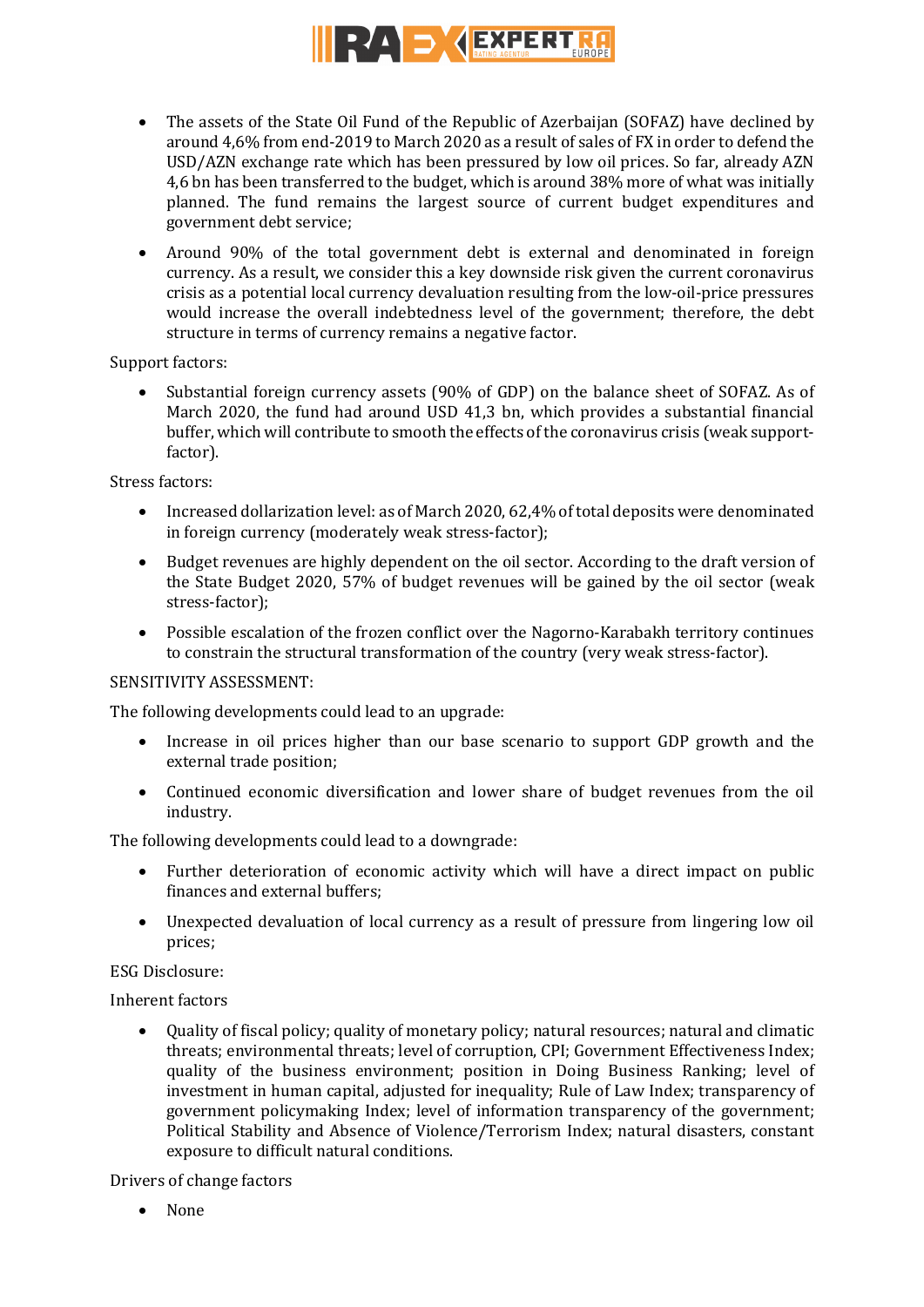

"The Agency has confirmed Azerbaijan's ratings at 'BB+' and changed the outlook from stable to negative. Our decision to change the outlook mainly reflects the impact on the economy from the coronavirus crisis. The effects of the pandemic in Azerbaijan have mostly been observed through over supply and lower demand on oil which has caused the oil price to sink. This affects directly the country's public finances, external stance and general economic contraction in 2020. In addition, the banking system is expected to weaken ever further as a result.

Despite this, we still consider Azerbaijan to have enough buffers in SOFAZ as well as an adequate fiscal surplus which will support the economy through the crisis. Moreover, although expected to hike, government debt levels remain quite adequate". - Clarified Hector Alvarez, Associate Director of Rating Agentur Expert RA.

Research report on Azerbaijan is available at:

https://www.raexpert.eu/reports/Research\_report\_Azerbaijan\_08.05.2020.pdf

Next scheduled rating publication: 6 November 2020. The full sovereign rating calendar can be found at Sovereign Rating Calendar 2020

For further information contact:

Responsible expert: Hector Alvarez, Associate Director of Rating-Agentur Expert RA +49 (69) 3085-45-00, 1213 alvarez@raexpert.eu

Reviewer: Olena Kolokolova, Rating Analyst of Rating-Agentur Expert RA +49 (69) 3085-45-00, ext. 1216 kolokolova@raexpert.eu

# **Rating-Agentur Expert RA GmbH**

Walter-Kolb-Strasse 9-11. 60594 Frankfurt am Main, Germany +49 (69) 3085-45-00 E-mail: info@raexpert.eu www.raexpert.eu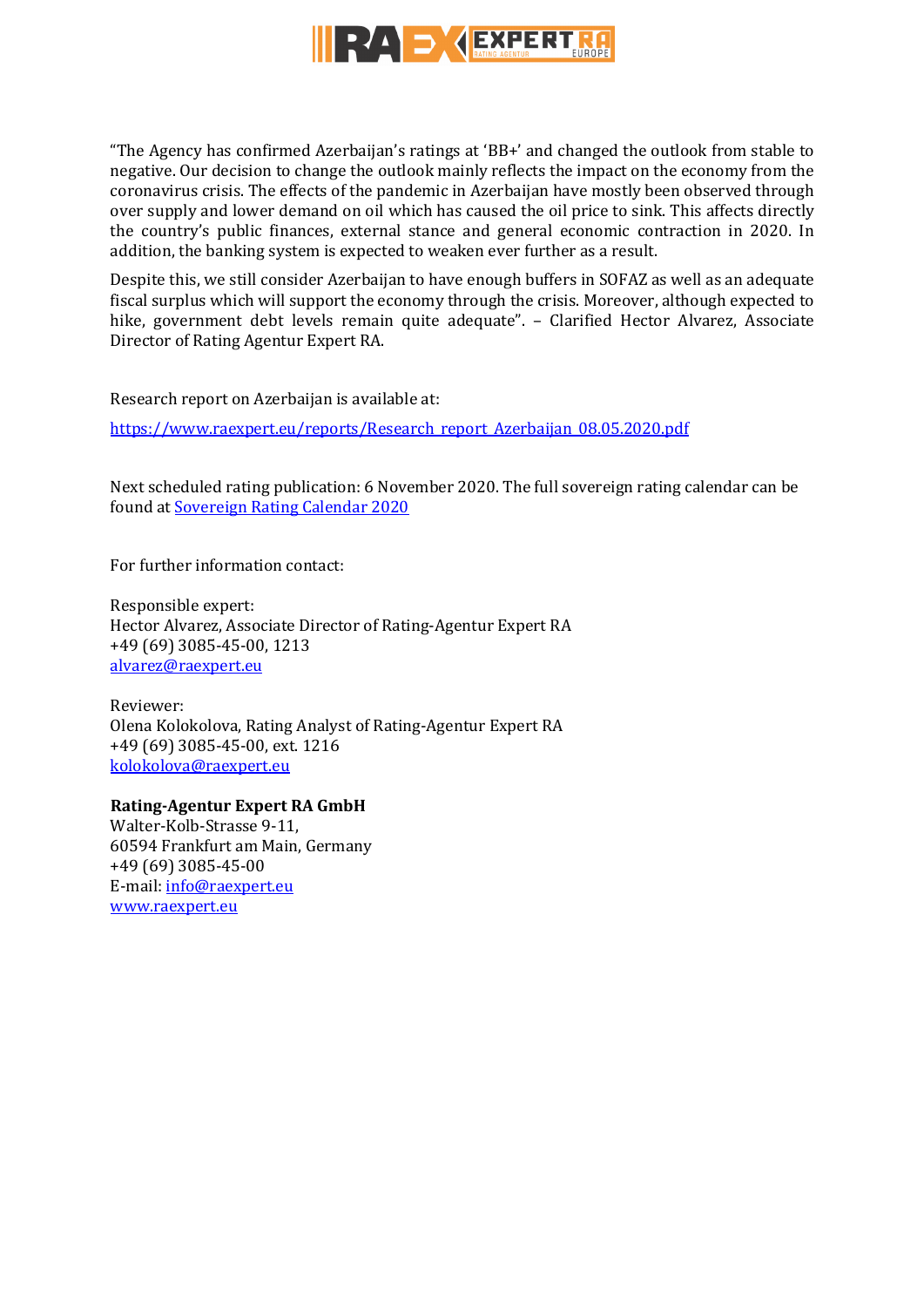

# RATING HISTORY:

|             |                                                                      | <b>SGC</b>                  |                     | <b>Outlook</b>              |                     |
|-------------|----------------------------------------------------------------------|-----------------------------|---------------------|-----------------------------|---------------------|
| <b>Date</b> | <b>Review reason</b>                                                 | <b>National</b><br>currency | Foreign<br>currency | <b>National</b><br>currency | Foreign<br>currency |
| 08.11.2019  | Scheduled<br>revision of both<br>types of ratings<br>for the country | $BB+$                       | $BB+$               | Stable                      | Stable              |
| 10.05.2019  | First assignment<br>of both types of<br>ratings for the<br>country   | $BB+$                       | $BB+$               | Stable                      | Stable              |